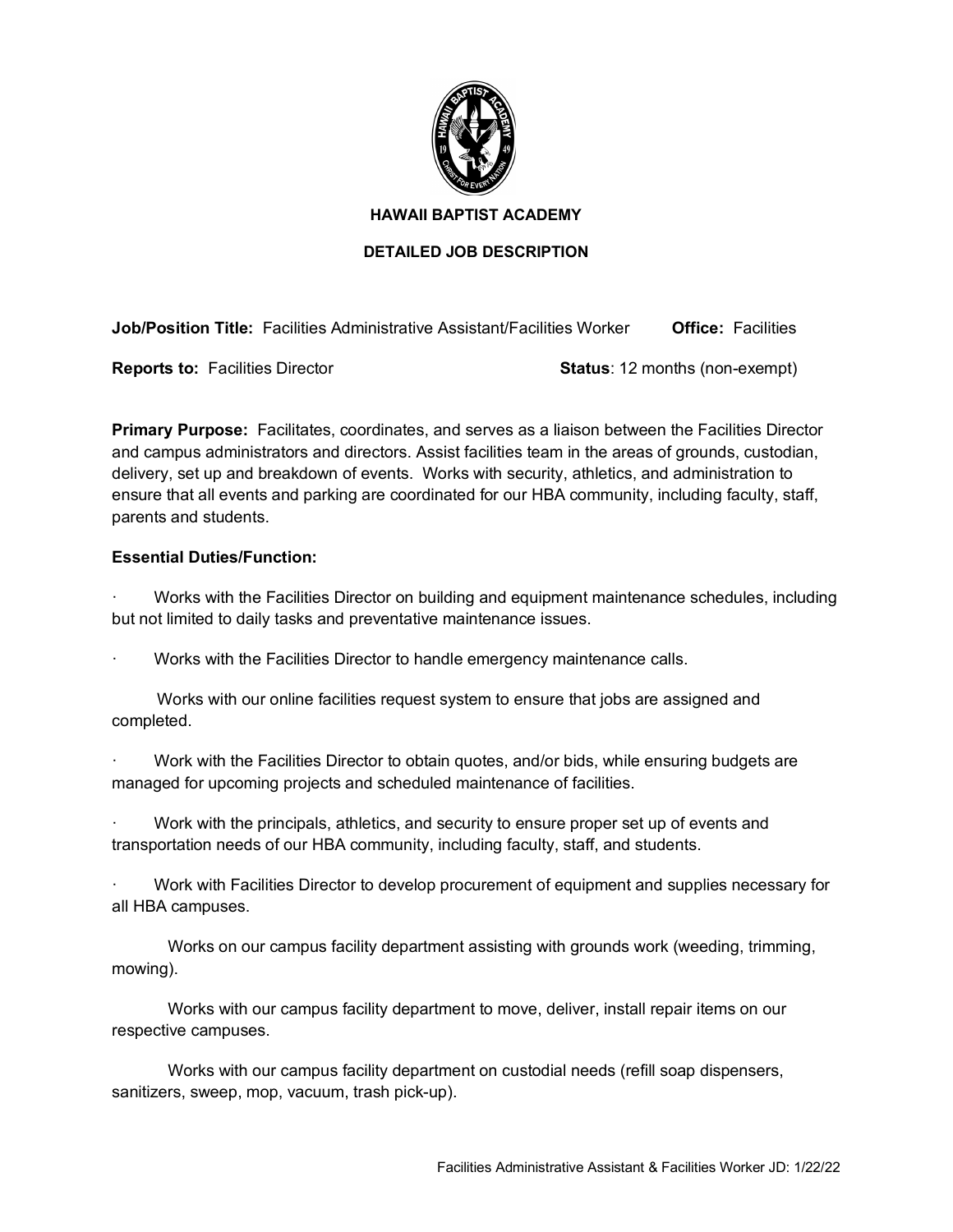# **Other Duties/Functions:**

- Maintains good customer service with our vendors and contractors.
- · Coordinates and assists with all Facilities activities, work direction, and support system.
- Provides support to the Facilities Department.
- Manages and coordinates facility request forms and calendar.

 Assist facilities team in the area of grounds, custodial and general maintenance of campus facilities.

Strong understanding of the organizational structure and ability to work with the Director of Facilities and Director of Finance to ensure sound usage of financial resources to maintain facilities.

Other duties as assigned.

**Core Competencies Required of All Employees of HBA:** An employee of HBA must demonstrate the following core competencies:

• Christ-like Conduct. Imitate the life of Jesus Christ and take on his behavior, mindset, choices, and character, and apply it to everyday life. Exhibit love, humility, compassion, and servanthood, and allow God the opportunity to work in us and to manifest His Glory within us.

Passion for Our Calling. Respond to God's passion in our hearts to complete the things He calls us to do. Acknowledge that passion encompasses more than the work, it taps into one's whole life purpose. Rewards of wages and prestige are peripheral to using the God-given gifts and talents to have an effect on the greater good and an impact beyond oneself. Yield passionately to God's calling to live a life full of joy, satisfaction, and true fulfillment.

• Teamwork. Promote teamwork through building consensus to develop mutual trust, respect, and commonality of goals. Supports team decisions, collaborates with others to develop team solutions, builds consensus, and resolves conflict.

• Customer Focus. Organizes and prioritizes resources to focus on and exceed customer expectations. Make it "easy to do business with" HBA. Demonstrate understanding, helpfulness, sensitivity, and a concern of the needs and feelings of external and internal customers.

• Effective Communication. Listens carefully to feedback and others' views and asks clarifying questions to confirm understanding. Clearly states views and opinions. Actively takes responsibility to ensure there is mutual understanding in all viewpoints and communication. Effectively adapts oral and written communication to the needs and interests of the target audience. Openly shares information in a timely manner with others who need that information.

Results Orientation. Can be counted on to achieve assigned or promised results in a timely manner by utilizing resources effectively. Clarify expectation and measurements of performance. Seek guidance or other resources needed. Take personal ownership for results by holding self and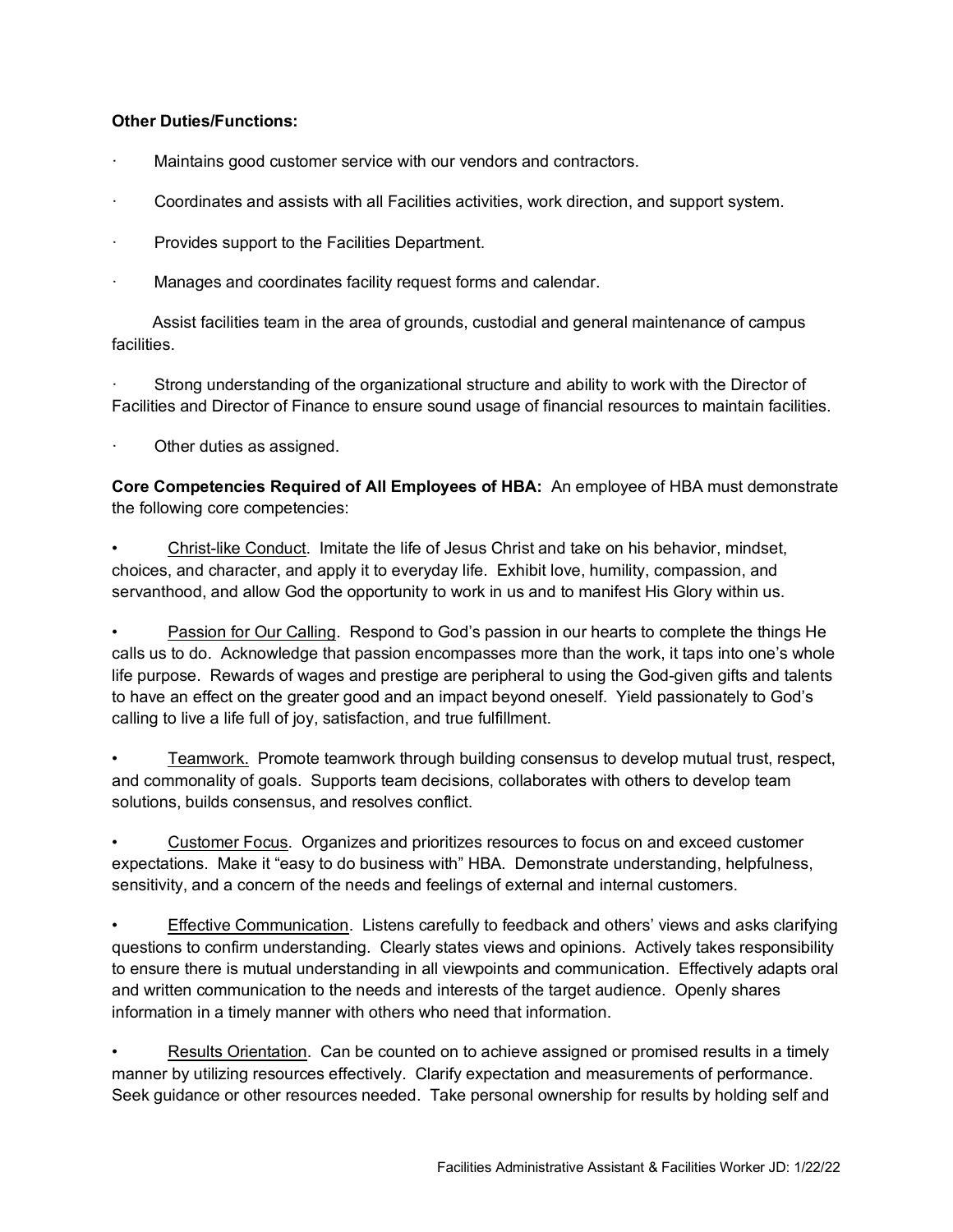others accountable for results. Show strong desire and drive for success by identifying and overcoming obstacles. Demonstrates a sense of urgency and is persistent in using extra effort to achieve results. Focuses efforts on, and strives to attain, results that are important to the mission of HBA and specific department goals.

• Practical Thinking and Decision-Making. Identifies, defines, and focuses on specific problem or issue. Determines information needs and collects, analyzes, interprets, and develops it for use in making decisions. Makes timely and appropriate decisions driven by the information, the needs of the organization, and the need for innovation and creativity to accomplish assigned tasks.

• Continuous Improvement. Strives to continually improve one's own job performance and to better the work environment, work quality, results, and how the work is done. Accept both the need for and positive potential of change in the workplace. Willing to take managed risk to test approaches that may better satisfy a customer's needs or to meet HBA's needs and goals. Develops alternative and imaginative solutions and approaches to problems. Actively looks for opportunities to redesign and improve work methods and makes changes to improve operating efficiency and quality of output.

• Supporting and Leading Change. Participate in all aspects of both the organizational and process oriented change cycles to accomplish the goals set for their particular level of responsibility. Identifies, plans for, and leads change needed to support HBA's mission and values.

# **Working Conditions:**

Equipment and Software Use: Computer, telephone, copying machine, fax machine, MS Office. Familiar with or ability to learn Google docs/calendar forms. Proficiency with Excel and formulas.

· Work Hours: 7:30am-4:00pm., Monday-Friday (8 hours/day). Some evening and weekend events to attend.

· Mental Demands**:** Creative thinking skills, ability to work with diverse groups of people, ability to perform multiple tasks simultaneously.

· Physical Requirements: Sitting for extended periods of time. Lifting up to 25 lbs. Periods of extended lift, standing, bending, walking.

# **Qualifications/Requirements:**

· Spiritual: Must have accepted Jesus Christ as Lord and Savior of his or her life; demonstrate a living relationship with Jesus Christ as described in "The Baptist Faith and Message", the tenets of the Southern Baptist denomination. Should be an active member of a local church, preferred Southern Baptist and affiliated with the Hawaii Baptist Convention.